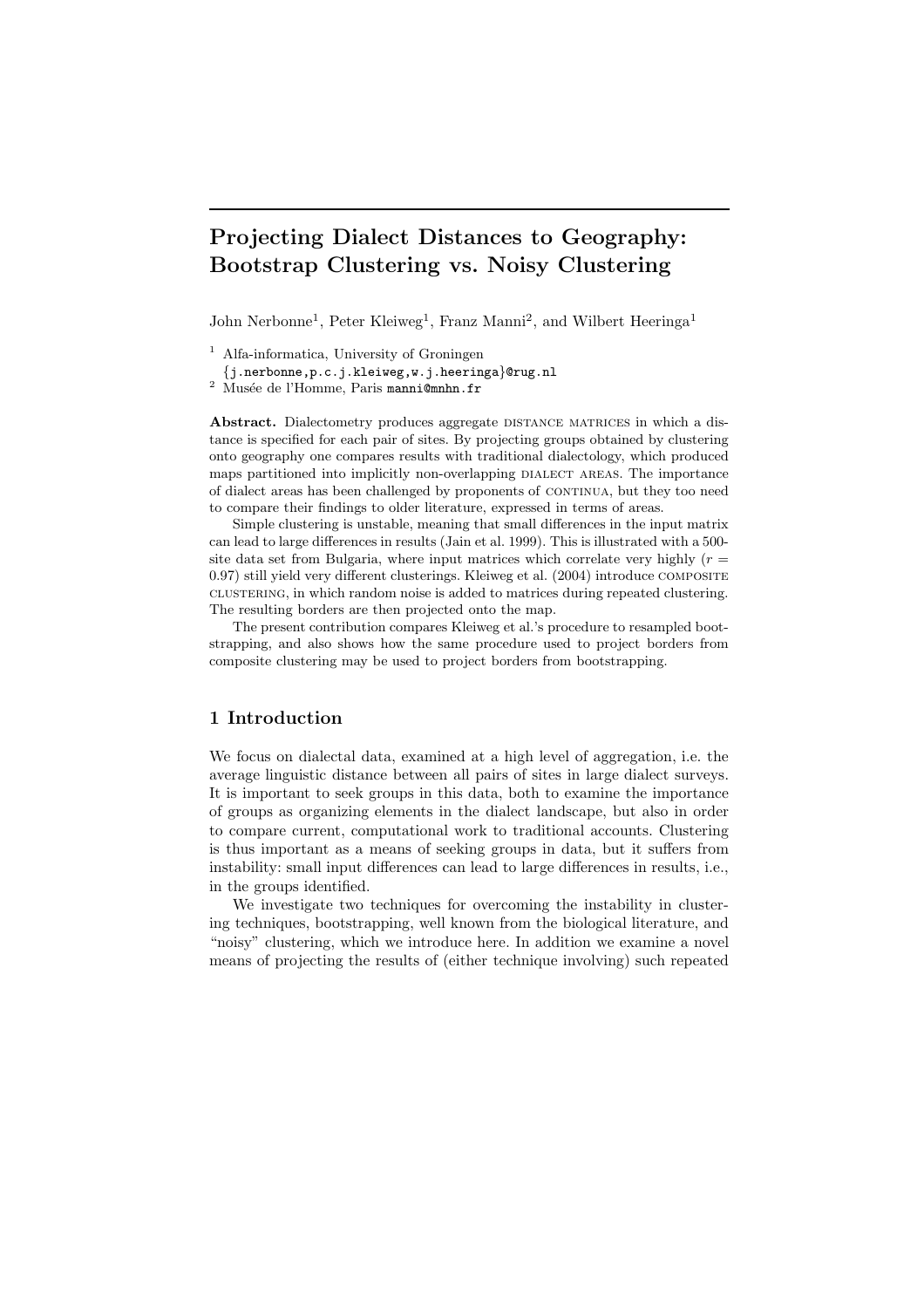clusterings to the geographic map, arguing that it is better suited to revealing the detailed structure in dialectological distance matrices.

## 2 Background and Motivation

We assume the view of dialectometry (Goebl, 1984 *inter alia*) that we characterize dialects in a given area in terms of an aggregate distance matrix, i.e. an assignment of a linguistic distance d to each pair of sites  $s_1, s_2$  in the area  $D_l(s_1, s_2) = d$ . Linguistic distances may be derived from vocabulary differences, differences in structural properties such as syntax (Spruit, 2006), differences in pronunciation, or otherwise. We ignore the derivation of the distances here, except to note two aspects. First, we derive distances via individual linguistic items (in fact, words), so that we are able to examine the effect of sampling on these items. Second, we focus on true distances, satisfying the usual distance axioms, i.e. having a minimum at zero:  $\forall s_1 D(s_1, s_1) = 0$ ; symmetry:  $\forall s_1, s_2 D(s_1, s_2) = D(s_2, s_1)$ ; and the triangle inequality:  $\forall s_1 s_2 s_3 D(s_1, s_2) \leq D(s_1, s_3) + D(s_3, s_2)$  (see (Kruskal 1999:22). We return to the issue of whether the distances are ULTRAMETRIC in the sense of the phylogenetic literature below.

We focus here on how to analyze such distance matrices, and in particular how to detect areas of relative similarity. While multi-dimensional scaling has undoubtedly proven its value in dialectometric studies (Embleton (1987), Nerbonne et al. (1999)), we still wish to detect DIALECT AREAS, both in order to examine how well areas function as organizing entities in dialectology, and also in order to compare dialectometric work to traditional dialectology in which dialect areas were seen as the dominant organizing principle.

Clustering is a standard way in which to seek groups in such data, and it is applied frequently and intelligently to the results of dialectometric analyses. The research community is convinced that the linguistic varieties are hierarchically organized; thus, e.g., the urban dialect of Freiburg is a sort of Low Alemannic, which is in turn Alemannic, which is in turn Southern German, etc. This means that the techniques of choice have been different varieties of hierarchical clustering (Schiltz (1996), Mucha and Haimerl (2005)).

Hierarchical clustering is most easily understood procedurally: given a square distance matrix of size  $n \times n$ , we seek the smallest distance in it. Assume that this is the distance between  $i$  and  $j$ . We then fuse the two elements i and j, obtaining an  $n-1$  square matrix. One needs to determine the distance from the newly added  $i + j$  element to all remaining k, and there are several alternatives for doing this, including nearest neighbor, average distance, weighted average distance, and minimal variance (Ward's method). See Jain et al. (1999) for discussion. We return in the discussion section to the differences between the clustering algorithms, but in order to focus on the effects of bootstrapping and "noisy" clustering, we use only weighted average (WPGMA) in the experiments below.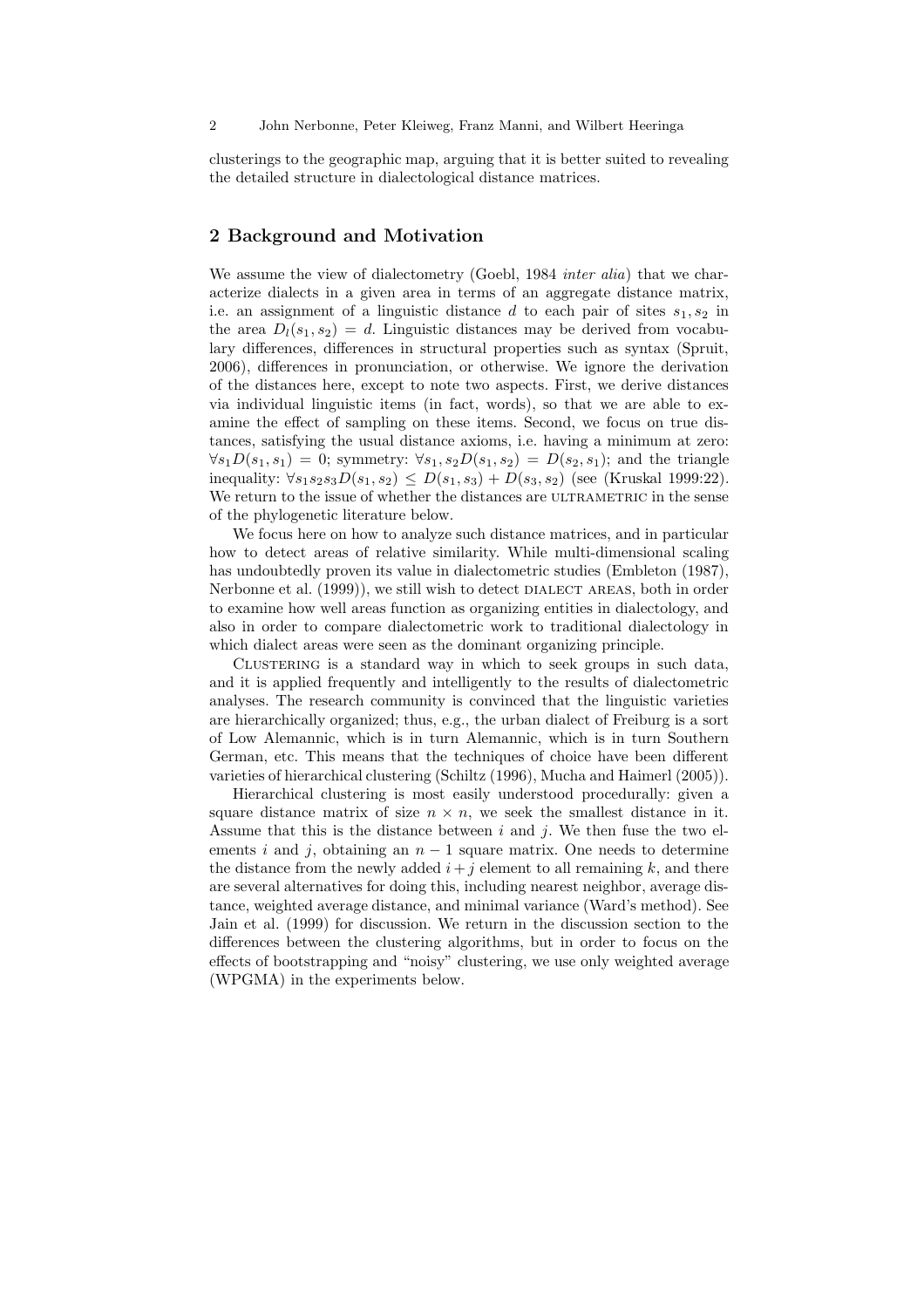

Fig. 1. An Example Dendrogram. Note the cophenetic distance is reflected in the horizontal distance from the leaves to the encompassing node. Thus the cophenetic distance between Borstendorf and Gornsdorf is a bit more than 0.04.

The result of clustering is a DENDROGRAM, a tree in which the history of the clustering may be seen. For any two leaf nodes in the dendrogram we may determine the point at which they fuse, i.e. the smallest internal node which contains them both. In addition, we record the COPHENETIC DISTANCE: this is the distance from one subnode to another at the point in the algorithm at which the subnodes fused.

Note that the algorithms depend on identifying minimal elements, which leads to instability: small changes in the input data can lead to very different groups' being identified (Jain et al., 1999). Nor is this problem merely "theoretical". Figure 2 shows two very different cluster results which from genuine, extremely similar data (the distance matrices correlated at  $r = 0.97$ ).



Fig. 2. Two Bulgarian Datasets from Osenova et al. (to appear). Although the distance matrices correlated nearly perfectly  $(r = 0.97)$ , the results of WPGMA clustering differ substantially. Bootstrapping and noisy clustering resolve this instability.

Finally, we note that the distances we shall cluster do not satisfy the ultrametric axiom:  $\forall s_1 s_2 s_3 D(s_1, s_2) \leq max\{D(s_2, s_3), D(s_1, s_3)\}\$  (Page and Holmes (2006:26)). Phylogeneticists interpret data satisfying this axiom temporally, i.e., they interpret data points clustered together as later branches in an evolutionary tree. The dialectal data undoubtedly reflects historical developments to some extent, but we proceed from the premise that the social function of dialect variation is to signal geographic provenance, and that similar linguistic variants signal similar provenance. If the signal is subject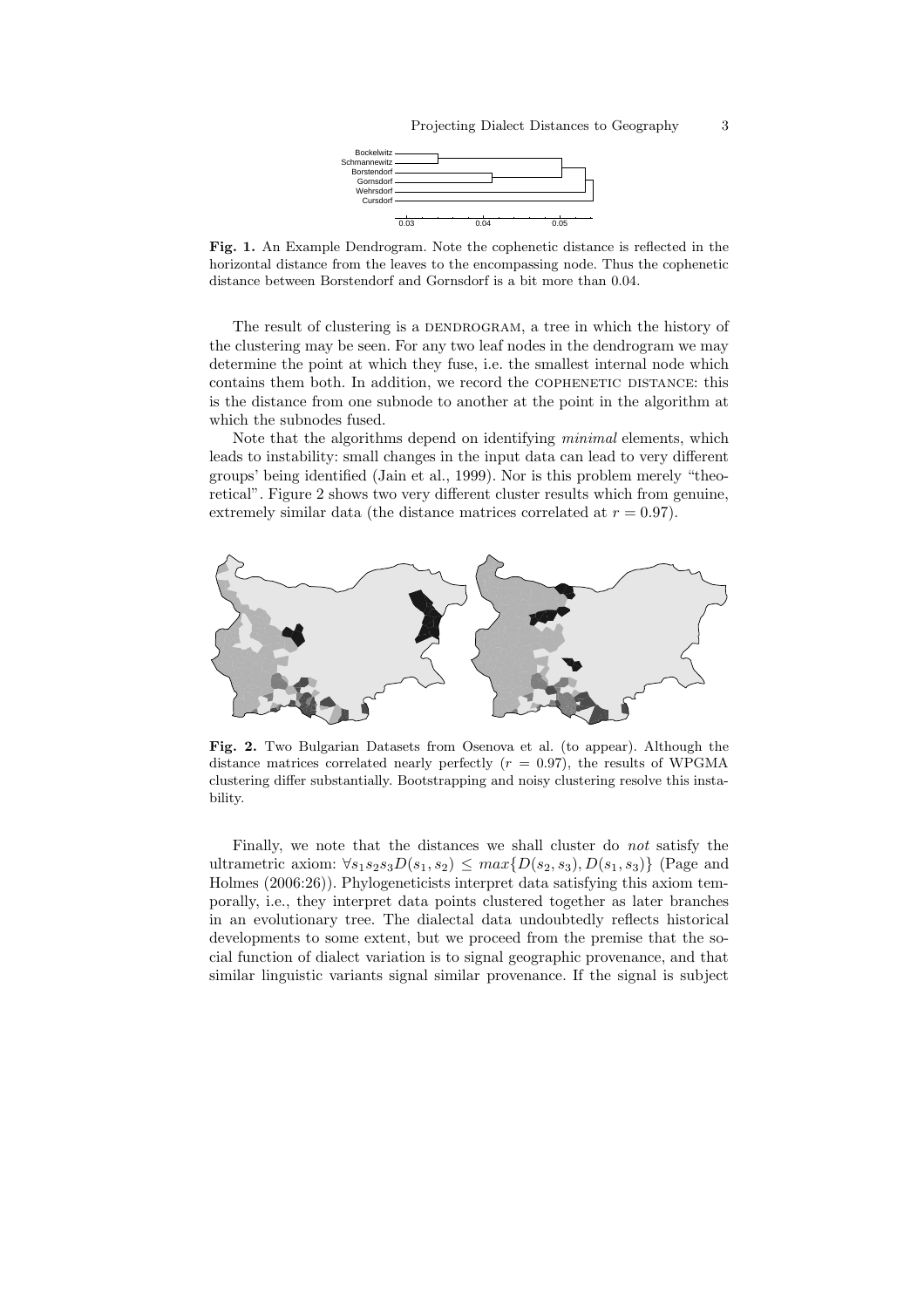4 John Nerbonne, Peter Kleiweg, Franz Manni, and Wilbert Heeringa

to change due to contact or migration, as it undoubtedly is, then similarity could also result from recent events. This muddies the history, but does not change the socio-geographic interpretation.

#### 2.1 Data

In the remainder of the paper we use the data analyzed by Nerbonne and Siedle (2005) consisting of 201 word pronunciations recorded and transcribed at 186 sites throughout all of contemporary Germany. The data was collected and transcribed by researchers at Marburg between 1976 and 1991. It was digitized and analyzed in 2003–2004. The distance between word pronunciations was measured using a modified version of edit distance, and full details (including the data) are available. See Nerbonne and Siedle (2005).

# 3 Bootstrapping Clustering

The biological literature recommends the use of bootstrapping in order to obtain stable clustering results (Felsenstein, 2004: Chap. 20). Mucha and Haimerl (2005) and Manni et al. (2006) likewise recommend bootstrapping for the interpretation of clustering applied to dialectometric data.

In bootstrapped clustering we resample the data, using replacement. In our case we resample the set of word-pronunciation distances. As noted above, each linguistic observation o is associated with a site  $\times$  site matrix  $M<sub>o</sub>$ . In the observation matrix, each cell represents the linguistic distance between two sites with respect to the observation:  $M_o(s, s') = D(o_s, o_{s'})$ . In bootstrapping, we assign a weight to each matrix (observation) identical to the number of times it is chosen in resampling:

$$
w_o = \begin{cases} n \text{ if observation } o \text{ is drawn } n \text{ times} \\ 0 \text{ otherwise} \end{cases}
$$

If we resample I times, then  $I = \sum_{o} w_o$ . The result is a subset of the original set of observations (words), where some of the observations may be weighted as a resulted of the resampling. Each resampled set of words yields a new distance matrix  $M_{i\in I}$ , namely the average distances of the sites using the weighted set of words obtained via bootstrapping.

We apply clustering to each  $M_i$  obtained via bootstrapping, recording for each group of sites encountered in the dendrogram (each set of leaves below some node) both that the group was encountered, and the cophenetic distance of the group (at the point of fusion). This sounds as if it could lead to a combinatorial problem, but fortunately most of the 2 <sup>180</sup> possible groups are never encountered.

In a final step we extract a COMPOSITE DENDROGRAM from this collection, consisting of all of the groups that appear in a majority of the clustering iterations, together with their cophenetic distance. See Fig. 3 for an example.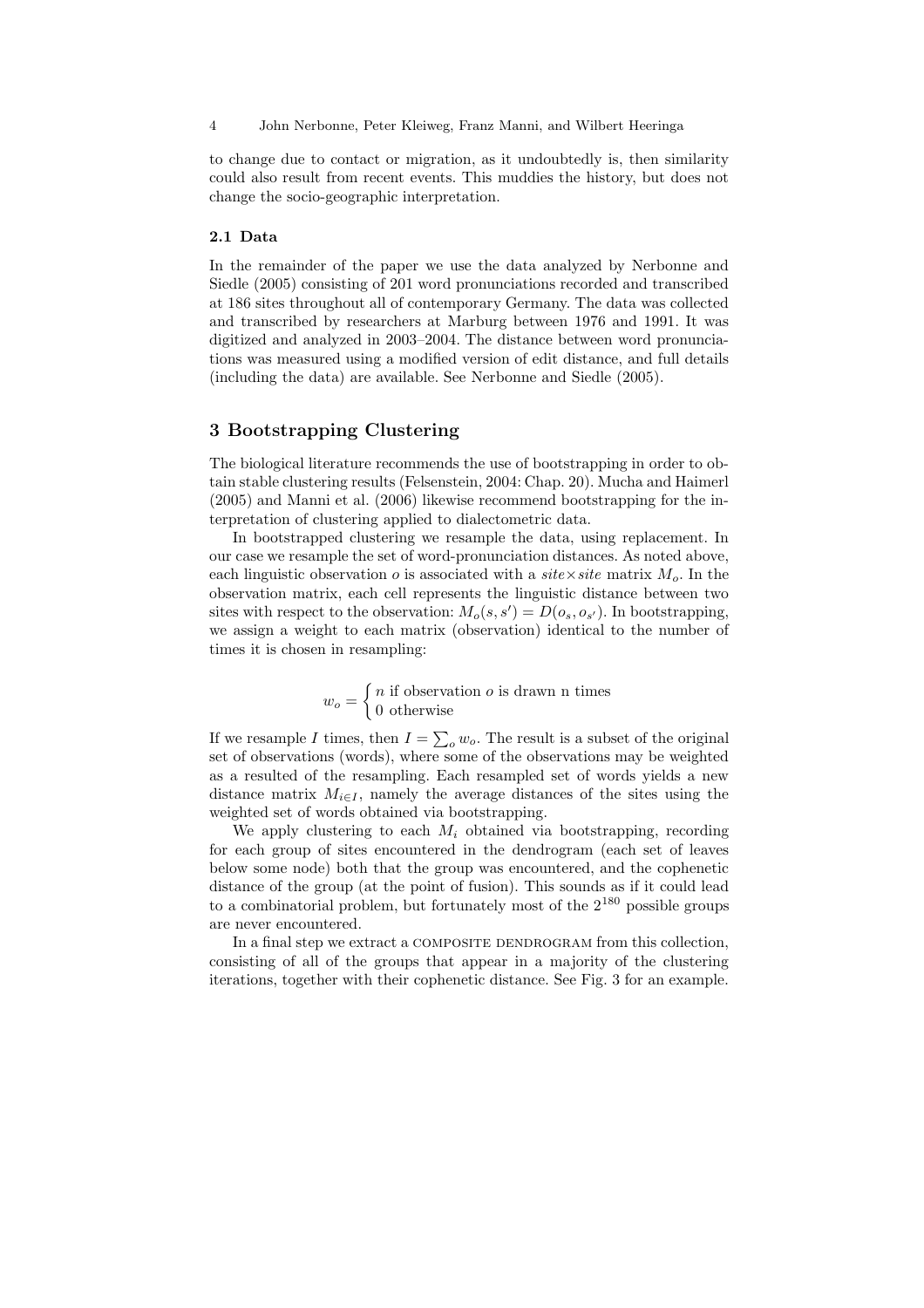#### 4 Clustering with Noise

Clustering with noise is also motivated by the wish to prevent the sort of instability illustrated in Fig. 2. To cluster with noise we assume a single distance matrix, from which it turns out to be convenient to calculate variance (among all the distances). We then specify a small noise ceiling c, e.g.  $c = \sigma/2$ , i.e. one-half standard deviation of distances in the matrix. We then repeat 100 times or more: add random amounts of noise  $r$  to the matrix (i.e., different amounts to each cell), allowing r to vary uniformly,  $0 \le r \le c$ .



Fig. 3. A Composite Dendrogram where labels indicate how often a groups of sites was clustered and the (horizontal) length of the brackets reflects mean cophenetic distance.

If we let  $M_i$  stand in this case for the matrix obtained by adding noise (in the  $i$ -th iteration), then the rest of the procedure is identical to bootstrapping. We apply clustering to  $M_i$  and record the groups clustered together with their cophenetic distances, just as in Fig. 3.

# 5 Projecting to Geography

Since dialectology studies the geographic variation of language, it is particularly important to be able to examine the results of analyses as these correspond to geography.

In order to project the results of either bootstrapping or noisy clustering to the geographic map, we use the customary Voronoi tessellation (Goebl (1984)), in which each site is embedded in a polygon which separates it from other sites optimally. In this sort of tiling there is exactly one border running between each pair of adjacent sites, and bisecting the imaginary line linking the two. To project mean cophenetic distance matrices onto the map we simply draw the Voronoi tessellation in such a way that the darkness of each line corresponds to the distance between the two sites it separates. See Fig. 4 for examples of maps obtained by bootstrapping two different clustering algorithms. These largely corroborate scholarship on German dialectology (König 1991:230-231).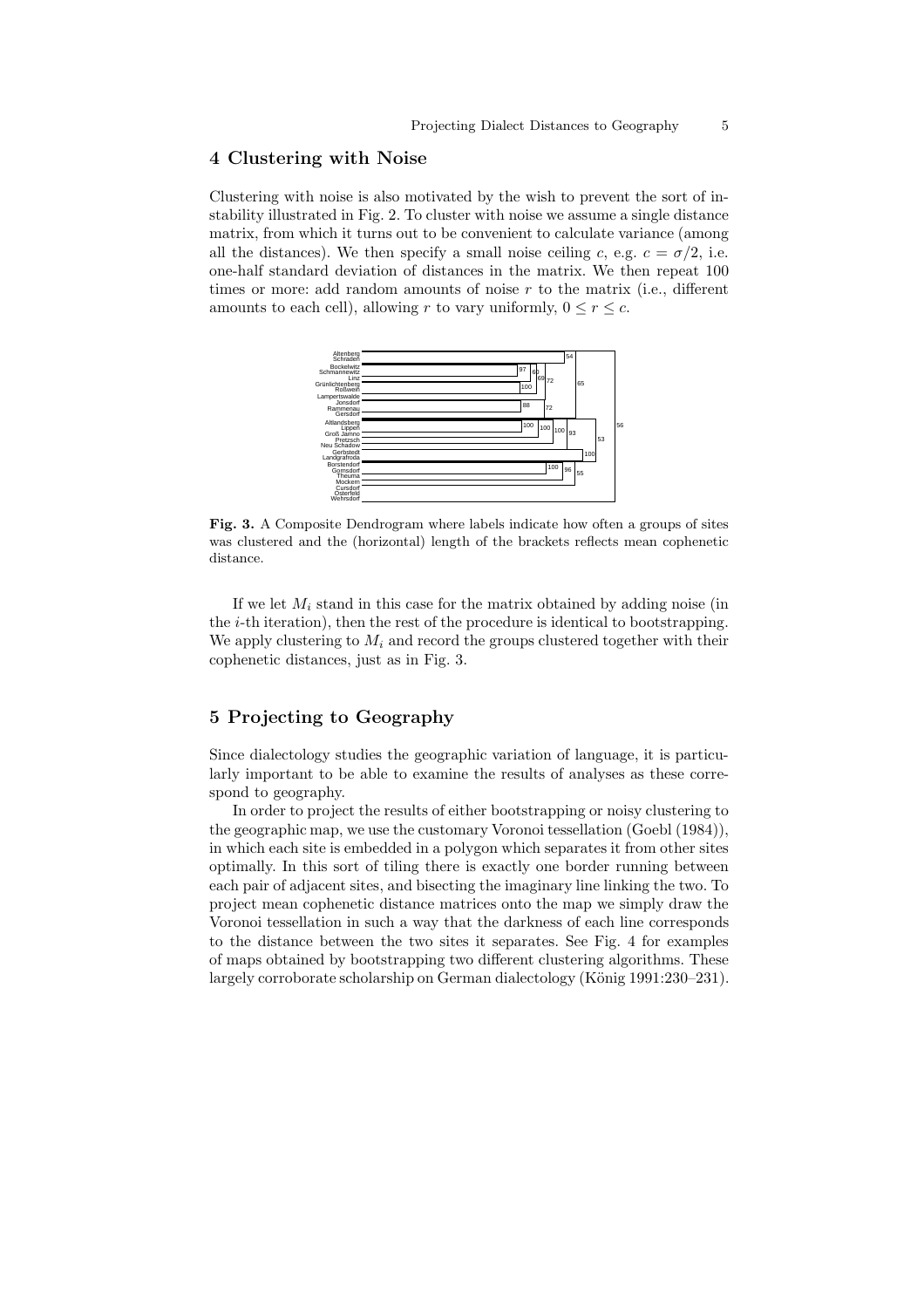6 John Nerbonne, Peter Kleiweg, Franz Manni, and Wilbert Heeringa

Unlike dialect area maps these COMPOSITE CLUSTER MAPS reflect the variable strength of borders, represented by the border's darkness, reflecting the consensus cophenetic distance between the adjacent sites.

Haag (1898) (discussed by Schiltz (1996)) proposed a quantitative technique in which the darkness of a border was reflected by the number of differences counted in a given sample, and similar maps have been in use since. Such maps look similar to the maps we present here, but note that the borders we sketch need not be reflected in local differences between the two sites. The clustering can detect borders even where differences are gradual, when borders emerge only when many sites are compared.<sup>3</sup>

#### 6 Results

Bootstrapping clustering and "noisy" clustering identify the same groups in the 186-site German sample examined here. This is shown by the nearly perfect correlation between the mean cophenetic distances assigned by the two techniques ( $r = 0.997$ ). Given the general acceptance of bootstrapping as a means of examining the stability of clusters, this result shows that "noisy" clustering is as effective.

The usefulness of the composite cluster map may best be appreciated by inspecting the maps in Fig. 4. While maps projected from simple clustering (see Fig. 2) merely partition an area into non-overlapping subareas, these composite maps reflect a great deal more of the detailed structure in the data. The map on the left was obtained by bootstrapping using WPGMA.

Although both bootstrapping and adding noise identifies stable groups, neither removesthe bias of the particular clustering algorithm. Fig. 4 compares the bootstrapped results of WPGMA clustering with unweighted clustering (UPGMA, see Jain (1999)). In both cases bootstrapping and noisy clustering correlate nearly perfectly, but it is clear that the WPGMA is sensitive to more structure in the data. For example, it distinguishes Bavaria (in southeastern Germany) from the Southwest (Swabia and Alemania). So the question of the optimal clustering method for dialectal data remains. For further discussion see http://www.let.rug.nl/kleiweg/kaarten/MDS-clusters.html.

# 7 Discussion

The "noisy"clustering examined here requires that one specify a parameter, the noise ceiling, and, naturally, one prefers to avoid techniques involving

<sup>3</sup> Fischer (1980) discusses adding a contiguity constraint to clustering, which structures the hypothesis space in a way that favors clusterings of contiguous regions. Since we use the projection to geography to spot linguistic anomalies—dialect islands, but also field worker and transcriber errors—we do not wish to push the clustering in a direction that would hide these anomalies.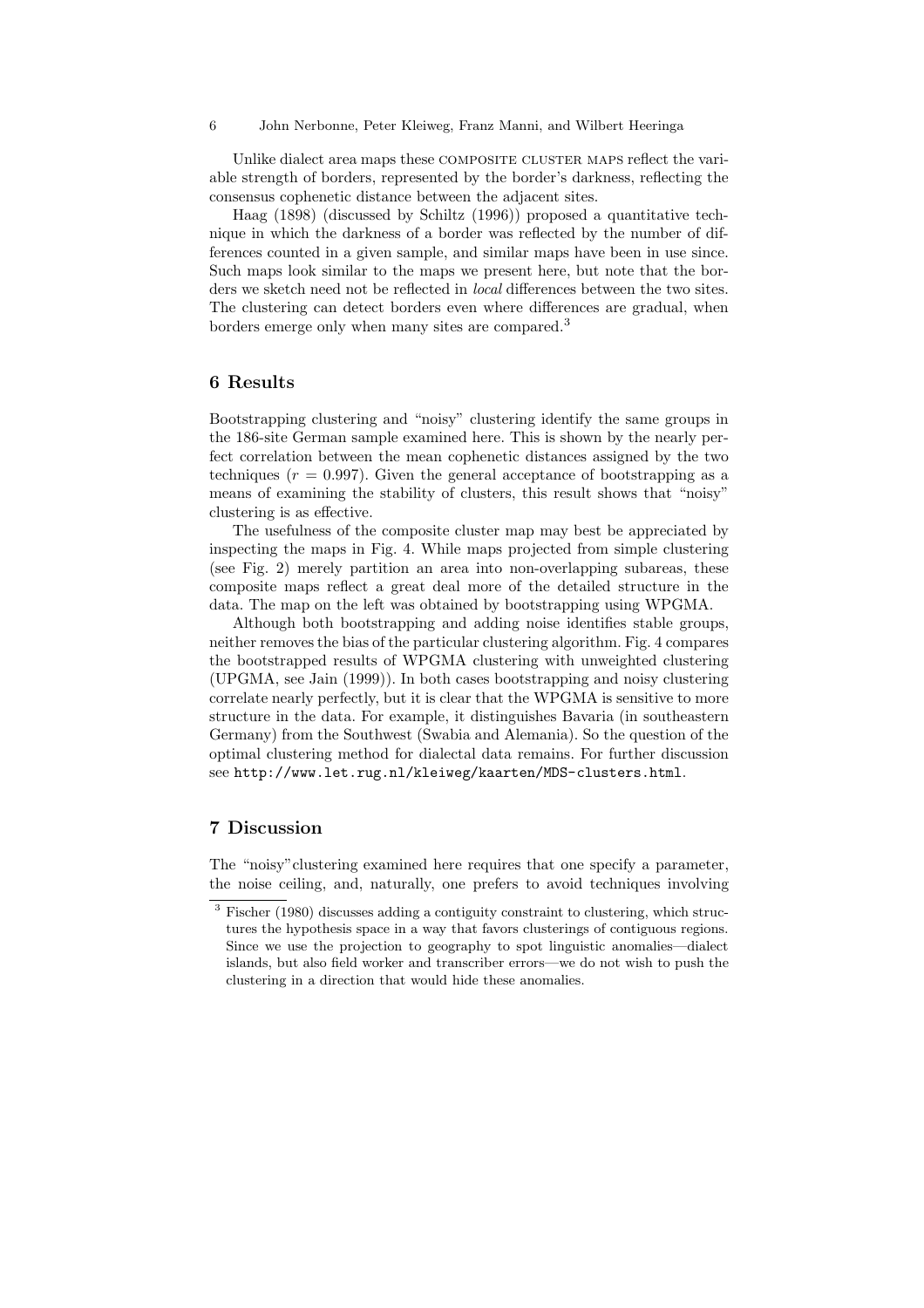

Fig. 4. Two Composite Cluster Maps, on the left one obtained by bootstrapping using weighted group average clustering, and on the right one obtained by unweighted group average. We do not show the maps obtained using "noisy" clustering, as these are indistinguishable from the maps obtained via bootstrapping. The composite distance matrices correlate nearly perfectly  $(r = 0.997)$  when comparing bootstrapping and "noisy" clustering.

extra parameters. On the other hand it is applicable to single matrices, unlike bootstrapping, which requires that one be able to identify components to be selected in resampling. Both techniques require that one specify a number of iterations, but this is a parameter of convenience. Small numbers of iterations are convenient, and large values result in very stable groupings.

# Acknowledgments

We are grateful to Rolf Backofen and Hans Holm for discussion, to Hans-Joachim Mucha and Edgar Haimerl for making their 2007 paper available before GfKl 2007, and to two anonymous GfKl referees.

## References

EMBLETON, S. (1987): Multidimensional Scaling as a Dialectometrical Technique. In: R. M. Babitch (Ed.) Papers from the Eleventh Annual Meeting of the At-